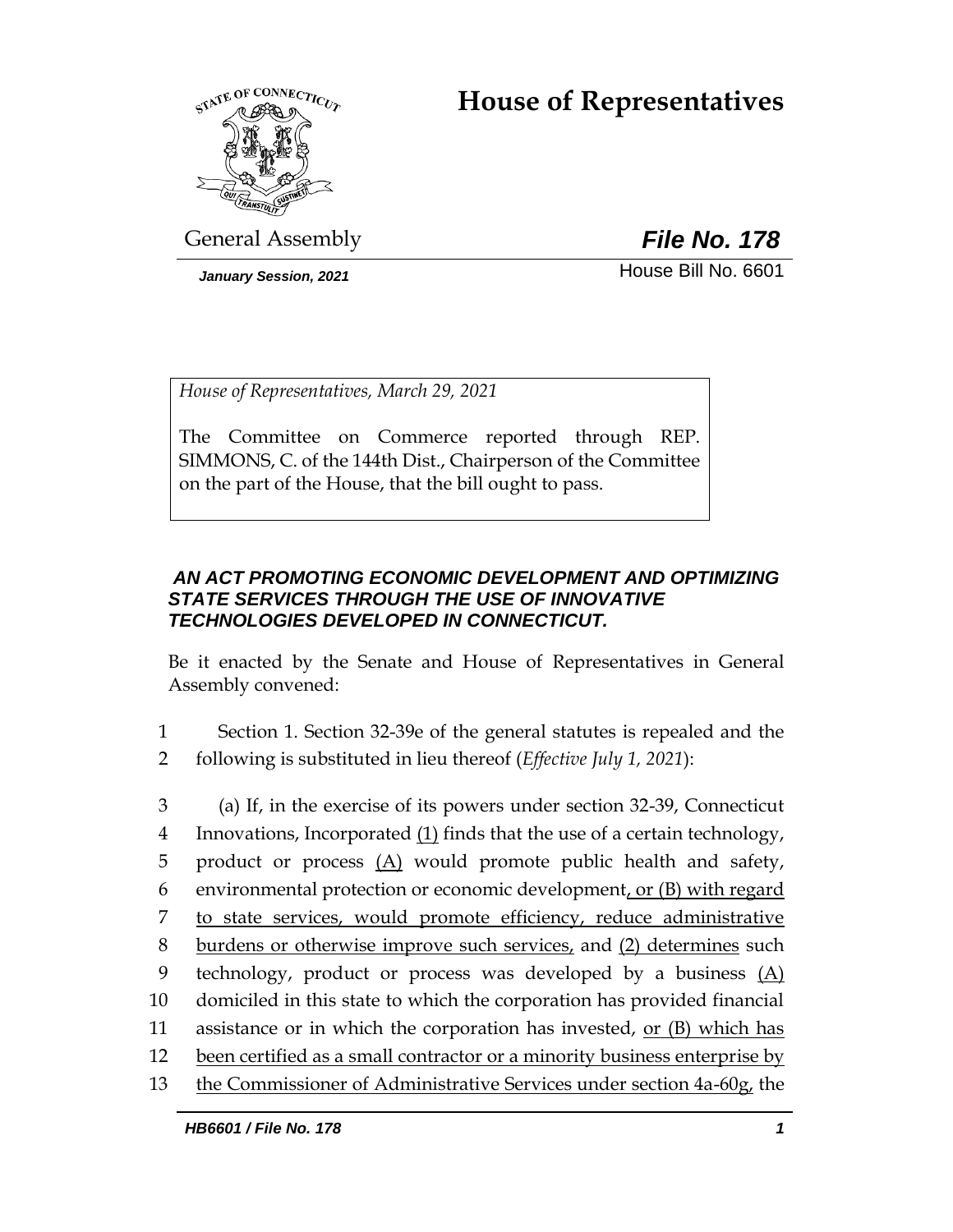corporation, upon application of such business, may recommend to the Secretary of the Office of Policy and Management that an agency of the 16 state, including, but not limited to, any constituent unit of the state system of higher education, be **[**directed**]** authorized to test such technology, product or process by employing it in the operations of such agency on a trial basis. The purpose of such test program shall be to validate the commercial viability of such technology, product or process provided no business in which Connecticut Innovations, Incorporated has invested shall be required to participate in such program.

23 (b) No such recommendation may be made by Connecticut Innovations, Incorporated unless such business has submitted a viable business plan to Connecticut Innovations, Incorporated for manufacturing and marketing such technology, product or process and such business demonstrates that (1) **[**will manufacture or produce such technology, product or process in this state, (2) demonstrates that**]** the usage of such technology, product or process by the state agency will not adversely affect safety, **[**(3) demonstrates that**]** (2) sufficient research and development has occurred to warrant participation in the test program, **[**and (4) demonstrates that**]** (3) the technology, product or process has potential for commercialization not later than two years following the completion of any test program involving a state agency under this section, and (4) such technology, product or process will have a positive economic impact in the state, including the prospective addition of jobs and economic activity upon such commercialization.

 **[**(b)**]** (c) If the Secretary of the Office of Policy and Management finds that employing such technology, product or process would be feasible in the operations of a state agency and would not have any detrimental effect on such operations, said secretary, notwithstanding the requirement of chapter 58, may direct an agency of the state to accept delivery of such technology, product or process and to undertake such a test program. **[**Any**]** The Secretary of the Office of Policy and 45 Management, in consultation with the Commissioner of Administrative Services, the chief executive officer of Connecticut Innovations, Incorporated and the department head of the testing agency, shall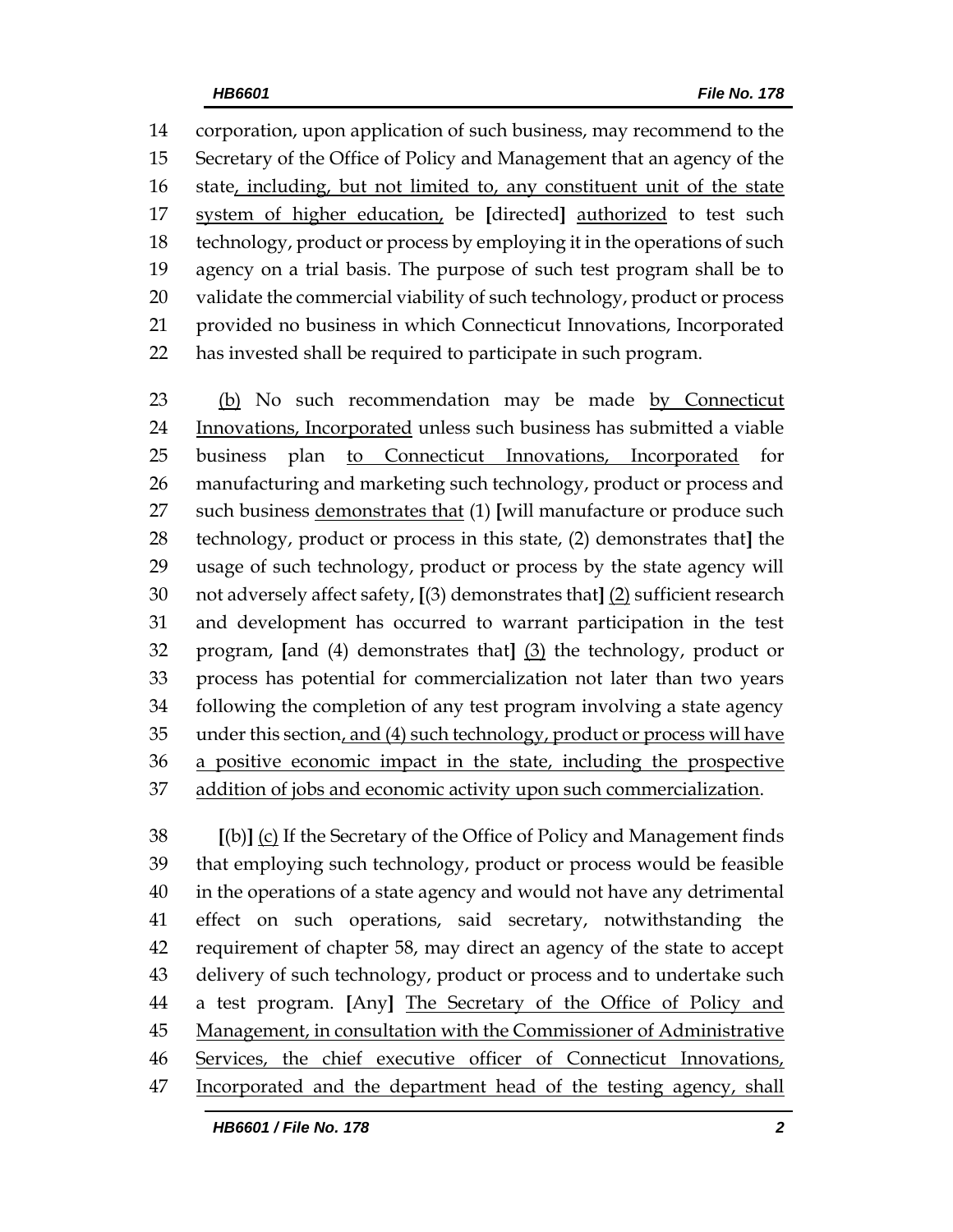determine, on a case-by-case basis, whether the costs associated with the acquisition and use of such technology, product or process by the testing agency shall be borne by Connecticut Innovations, Incorporated, the business or by any investor or participant in such business. The acquisition of any technology, product or process for purposes of the test program established pursuant to this section shall not be deemed to be a purchase under the provisions of the state procurement policy. The testing agency, on behalf of Connecticut Innovations, Incorporated shall maintain records related to such test program, as requested by Connecticut Innovations, Incorporated and shall make such records and any other information derived from such test program available to Connecticut Innovations, Incorporated and the business. Any proprietary information derived from such test program shall be exempt from the provisions of subsection (a) of section 1-210.

 (d) If the Secretary of the Office of Policy and Management, in consultation with the Commissioner of Administrative Services, the 64 chief executive officer of Connecticut Innovations, Incorporated and the 65 department head of the testing agency, determines that the test program sufficiently demonstrates that the technology, product or process promotes public health and safety, environmental protection, economic development or efficiency; reduces administrative burdens or otherwise improves state services, the Commissioner of Administrative Services may procure such technology, product or process for use by any or all state agencies pursuant to subsection (b) of section 4a-58.

 **[**(c)**]** (e) The Secretary of the Office of Policy and Management, Commissioner of Administrative Services and Connecticut Innovations, Incorporated may develop a program to recognize state agencies that help to promote public health and safety, environmental protection, **[**or**]** economic development or efficiency, reduce administrative burdens or improve state services by participating in a testing program under this section. Such program may include the creation of a fund established with savings accrued by the testing agency during its participation in the testing program established under this section. Such fund shall only be used to implement the program of recognition established by the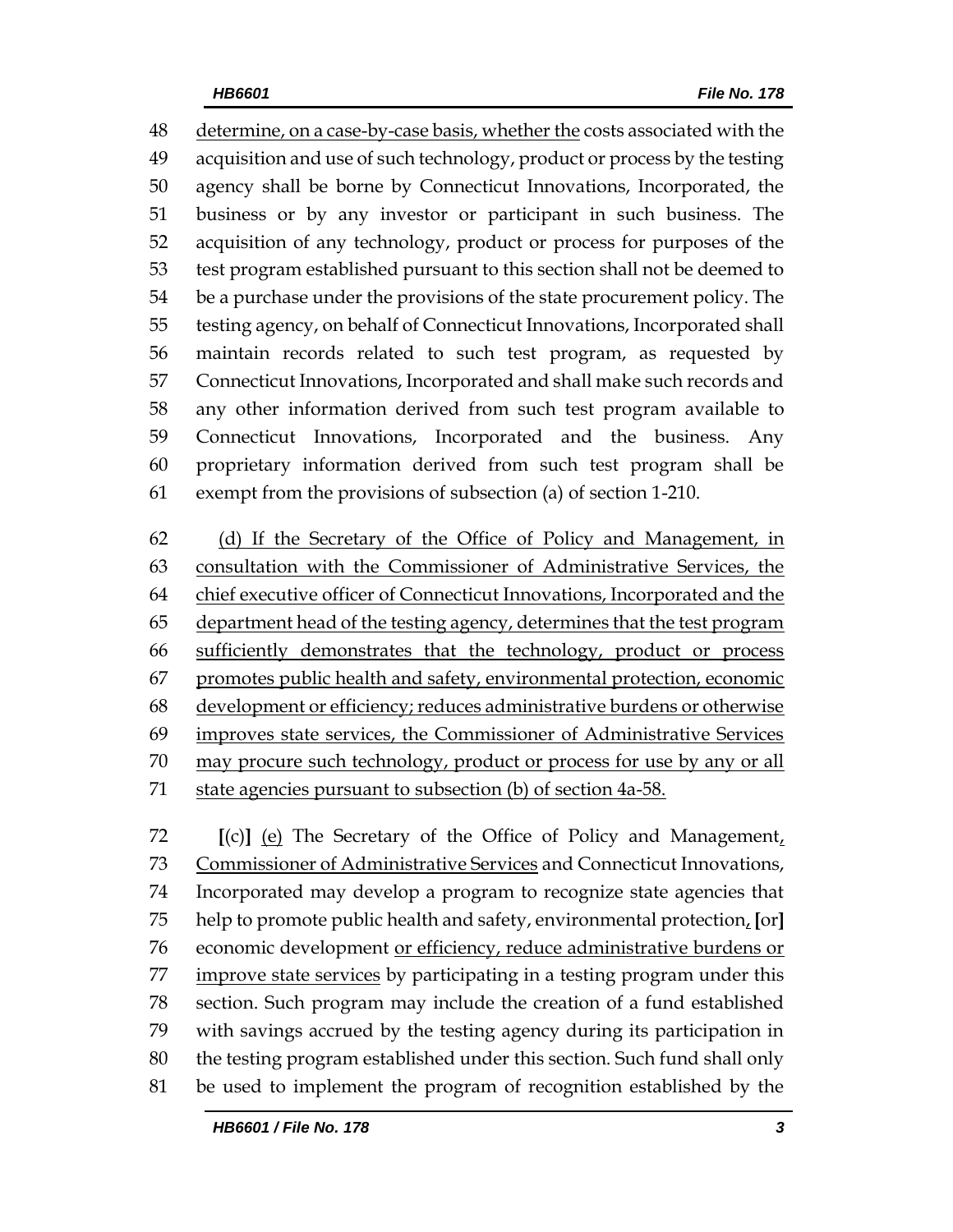- 82 Secretary of the Office of Policy and Management, Commissioner of
- 83 Administrative Services and Connecticut Innovations, Incorporated,
- 84 under the provisions of this subsection.

This act shall take effect as follows and shall amend the following sections: Section 1 *July 1, 2021* 32-39e

*CE Joint Favorable*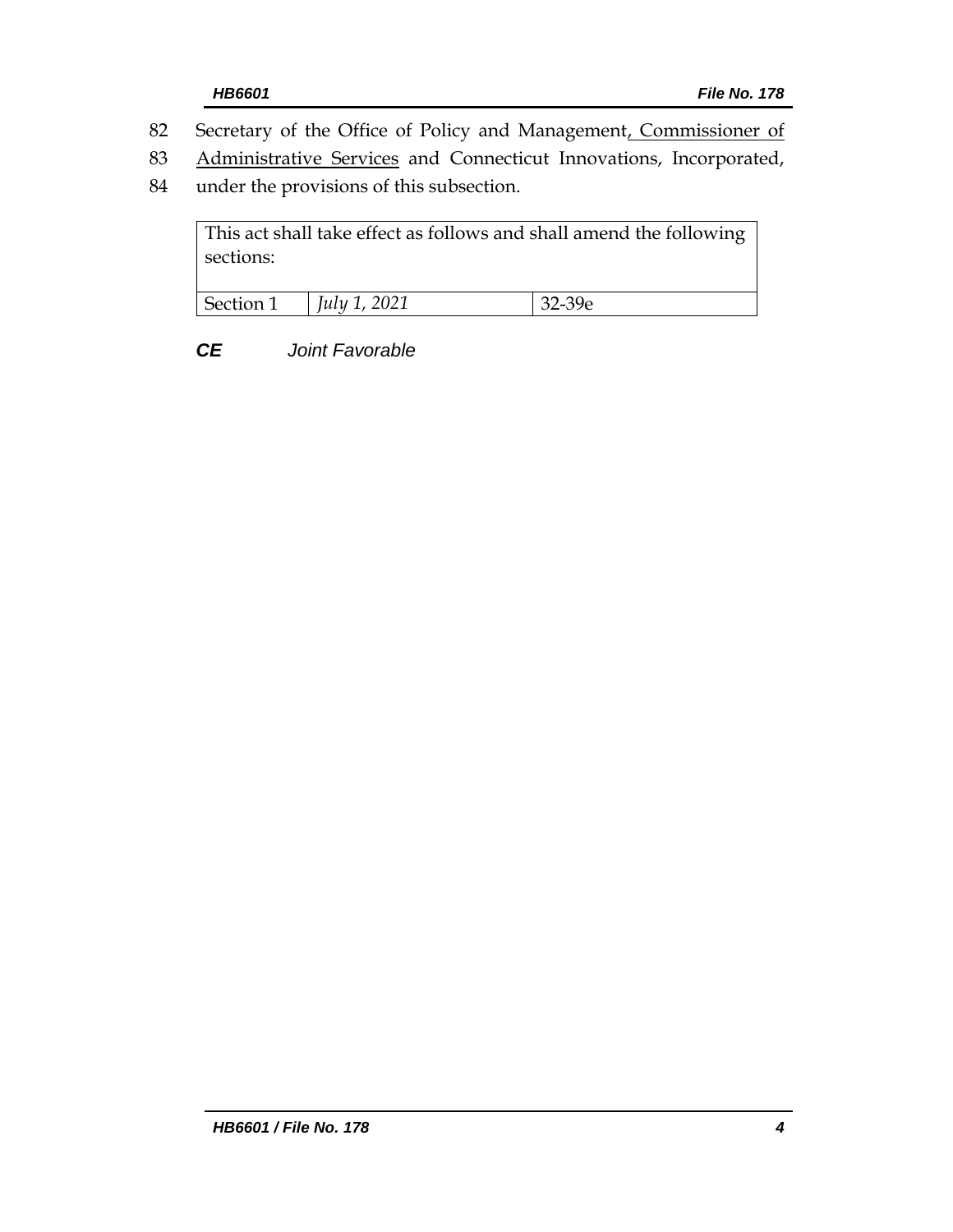*The following Fiscal Impact Statement and Bill Analysis are prepared for the benefit of the members of the General Assembly, solely for purposes of information, summarization and explanation and do not represent the intent of the General Assembly or either chamber thereof for any purpose. In general,*  fiscal impacts are based upon a variety of informational sources, including the analyst's professional *knowledge. Whenever applicable, agency data is consulted as part of the analysis, however final products do not necessarily reflect an assessment from any specific department.*

### *OFA Fiscal Note*

#### *State Impact:*

| <b>Agency Affected</b> | <b>Fund-Effect</b>       | FY 22 \$  | FY 23 \$  |
|------------------------|--------------------------|-----------|-----------|
| Various State Agencies | Various -                | See Below | See Below |
|                        | <b>Potential Savings</b> |           |           |

Note: Various=Various

#### *Municipal Impact:* None

#### *Explanation*

The bill enables some resources of Connecticut Innovations, Inc. to be used to develop technologies or products that could facilitate efficiencies in state services. To the extent that efficiencies are achieved as a result, the bill could enable savings.

#### *The Out Years*

The annualized ongoing fiscal impact identified above would continue into the future subject to inflation.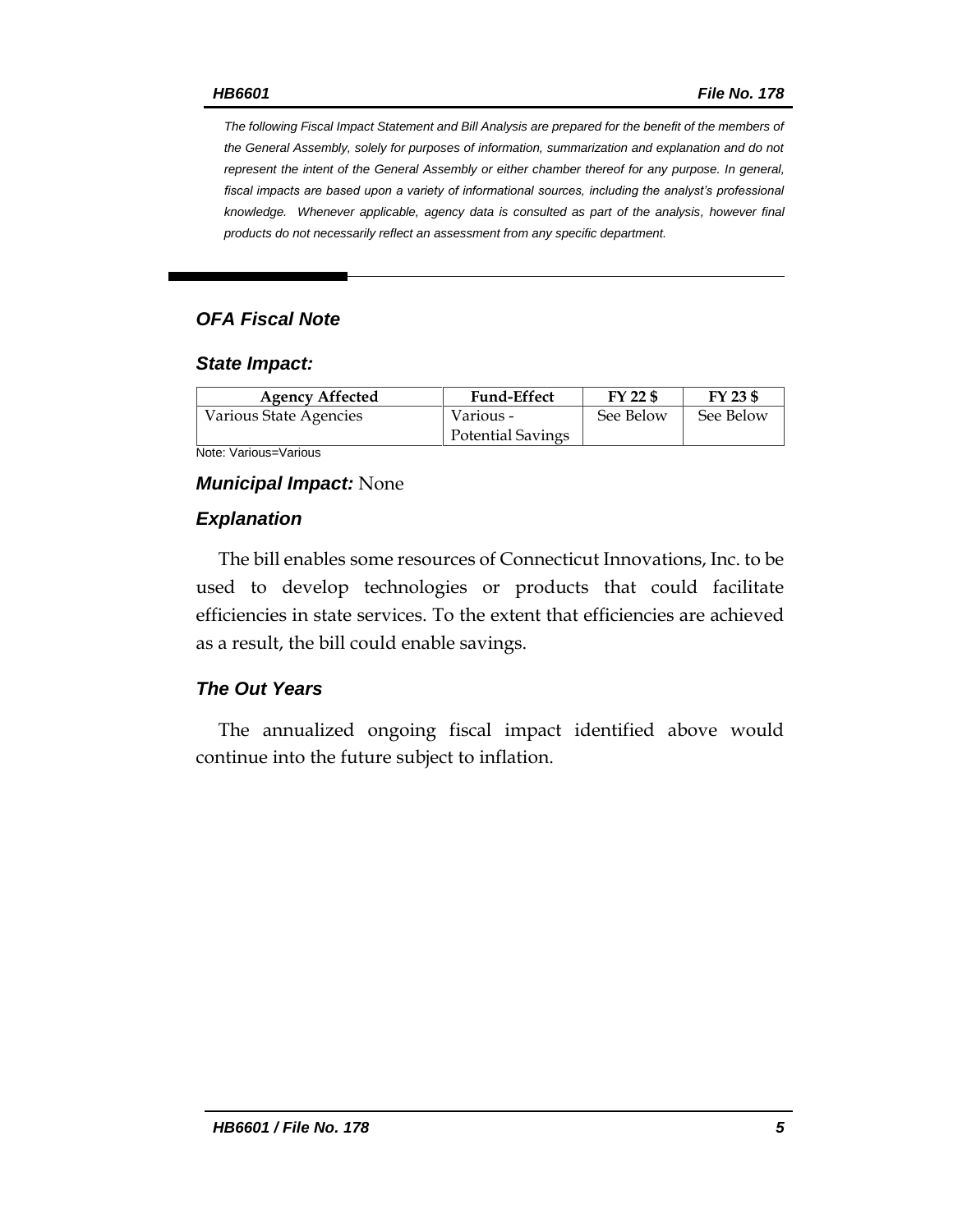#### **OLR Bill Analysis HB 6601**

#### *AN ACT PROMOTING ECONOMIC DEVELOPMENT AND OPTIMIZING STATE SERVICES THROUGH THE USE OF INNOVATIVE TECHNOLOGIES DEVELOPED IN CONNECTICUT.*

#### **SUMMARY**

This bill expands the types of technologies, products, and processes eligible for pre-market testing by state agencies. It allows the Department of Administrative Services (DAS) commissioner to procure them for use by all state agencies if the Office of Policy and Management (OPM) secretary, in consultation with the commissioner, Connecticut Innovations, Inc. (CI) chief executive officer, and the testing agency head, determines that the test demonstrates specified objectives.

Additionally, the bill makes minor changes concerning the process for participating in testing, the testing's costs, and a related recognition program for participating agencies. Lastly, the bill makes technical and conforming changes.

EFFECTIVE DATE: July 1, 2021

#### **TESTING PROGRAM**

#### *Eligibility*

Current law allows CI-funded businesses located in Connecticut to test their technology, product, or process in state agencies in order to study its commercial viability if it meets certain criteria. Specifically, it must (1) promote public health and safety, environmental protection, or economic development; (2) be manufactured in Connecticut and be safe; and (3) have the potential for commercialization within two years of completing the test.

The bill extends testing eligibility to small and minority business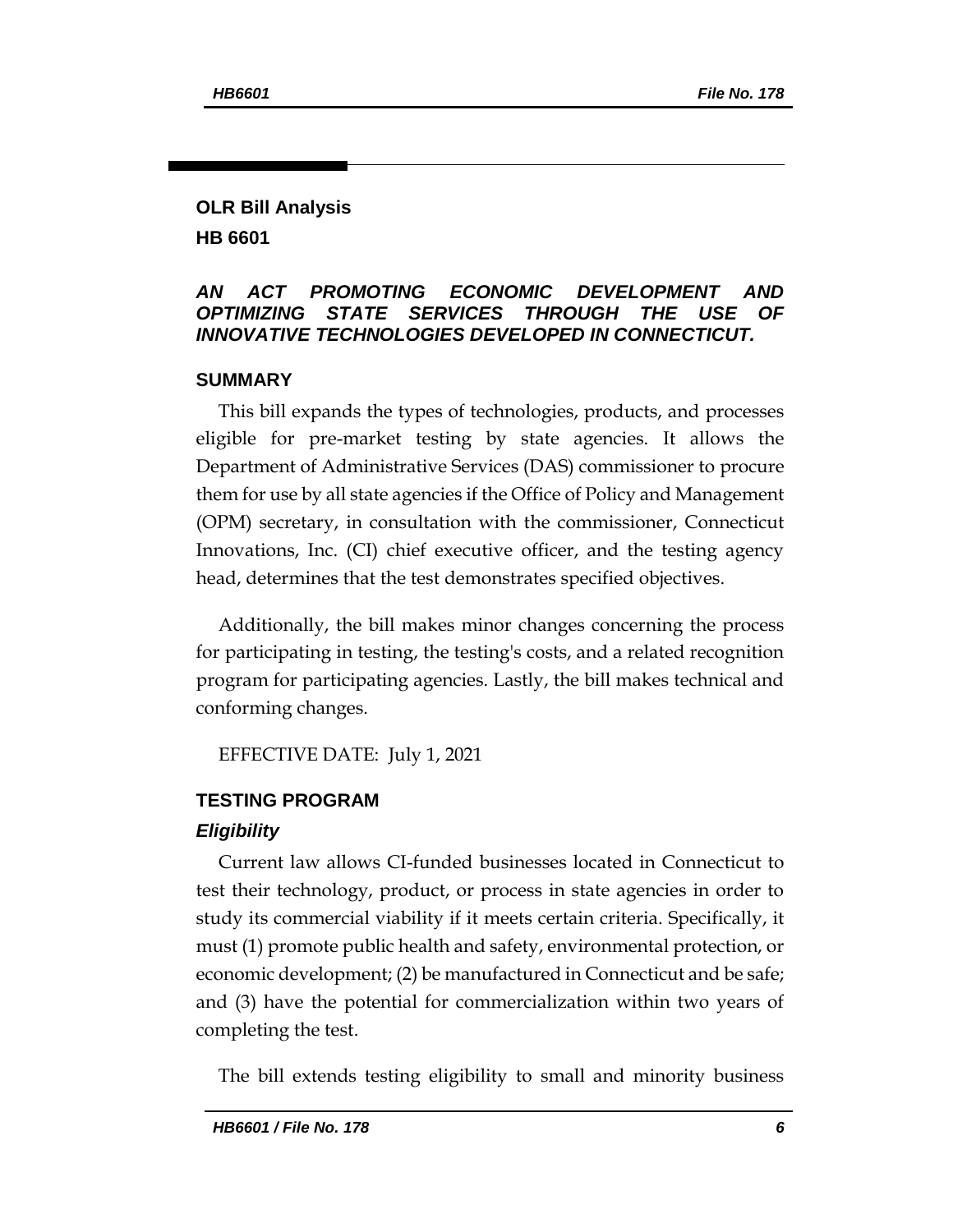enterprises certified under the state's set-aside program. It also expands the types of eligible products to include those that CI finds would reduce administrative burdens or promote efficiency in state services, or otherwise improve them. It eliminates a requirement that the technology, product, or process be manufactured or produced in Connecticut and instead requires that it have a positive economic impact on the state, including prospective job growth and economic activity upon commercialization.

## *Participation and Costs*

Upon an eligible business's application, current law allows CI to recommend that the OPM secretary direct a state agency to test the technology, product, or process in the agency's operations on a trial basis. The bill instead allows CI to recommend that OPM allow (rather than direct) agencies to participate in testing. (However, it retains OPM's authority to direct agencies to participate.) It also specifically includes public higher education institutions as state agencies for purposes of this program.

Under current law, CI, the business, or an investor in the business must pay for the cost of providing the technology, product, or process to the testing agency. The bill requires the OPM secretary, in consultation with the DAS commissioner, CI executive director, and the testing agency head, to determine on a case-by-case basis which of the above entities must bear these costs.

### *Procurement*

The bill allows the DAS commissioner to procure the product, process, or technology for use by all state agencies if the OPM secretary, in consultation with the commissioner, CI chief executive officer, and the testing agency head, determines that the test demonstrates specified objectives. (Presumably, this would occur after the test concludes.) These objectives are (1) promoting public health and safety, environmental protection, economic development, or efficiency; (2) reducing administrative burdens; or (3) otherwise improving state services.